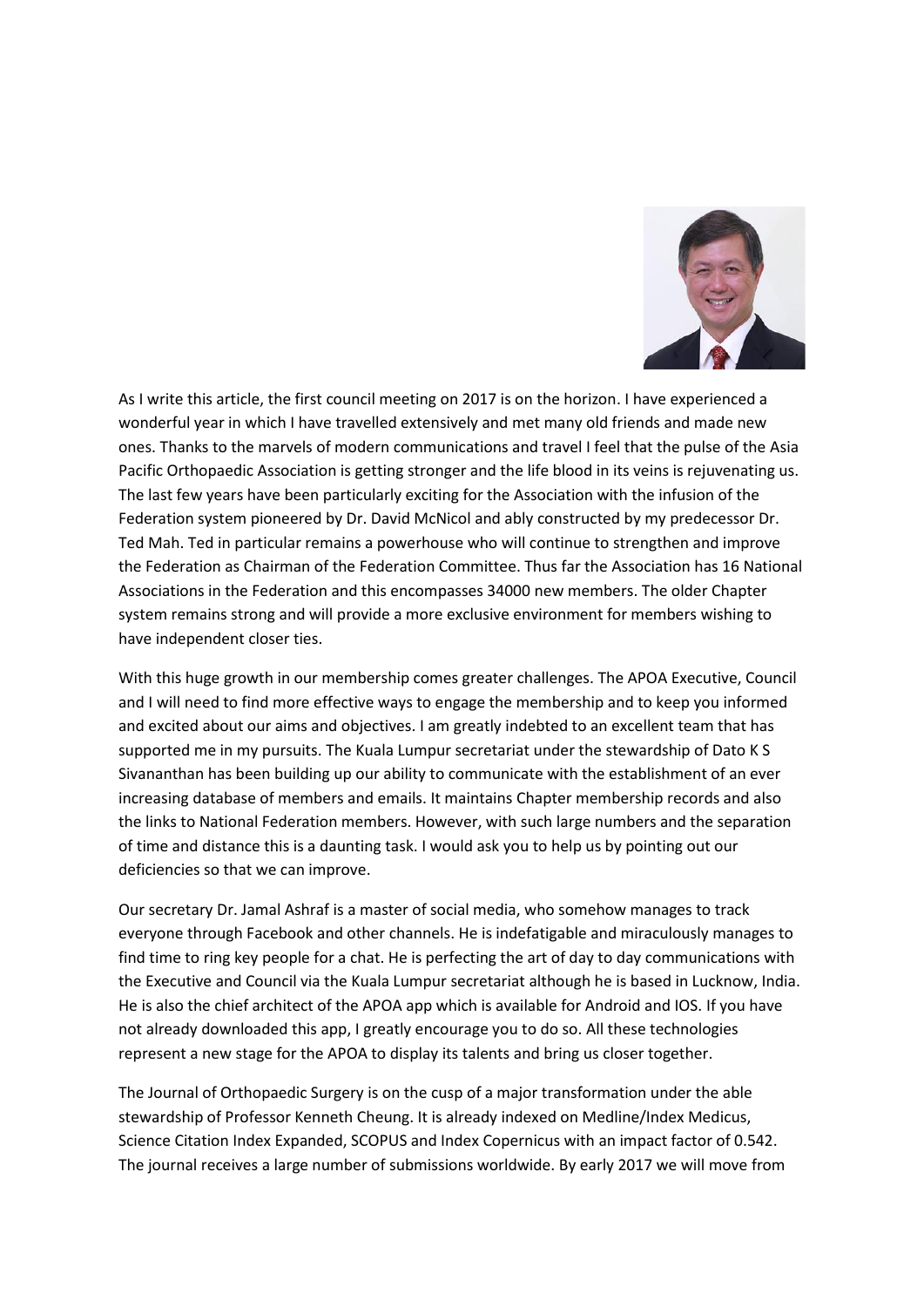our traditional free access model to open access via SAGE publications. As you know, the open access model will ensure greater visibility of our articles and most likely greater recognition and impact. Ofcourse the downside is that authors will need to subsidise the publications in this model. There is great news for those who are already ready to submit their articles. The APOA will pay for the publication of your accepted articles in the interim period of two years starting next year. So, if you are ready, then submit your masterpiece the moment we go online. Demand is very high and so s the quality of papers we receive.

The Journal of Orthopaedic Surgery is on the cusp of a major transformation under the able stewardship of Professor Kenneth Cheung. It is already indexed on Medline/Index Medicus, Science Citation Index Expanded, SCOPUS and Index Copernicus with an impact factor of 0.542. The journal receives a large number of submissions worldwide. By early 2017 we will move from our traditional free access model to open access via SAGE publications. As you know, the open access model will ensure greater visibility of our articles and most likely greater recognition and impact. Ofcourse the downside is that authors will need to subsidise the publications in this model. There is great news for those who are already ready to submit their articles. The APOA will pay for the publication of your accepted articles in the interim period of two years starting next year. So, if you are ready, then submit your masterpiece the moment we go online. Demand is very high and so s the quality of papers we receive.

The Melbourne meeting was an undoubted success. I feel that there is a great need to build on this to improve on the quality and increase the participation from outside the host nation. A larger multinational body is needed to increase the visibility of the meeting and to implement a truly Asia Pacific feel to all our future meetings. As such the Executive has recommended to Council to expand the composition of the Congress Committee to include one member nominated from each section, chapter and Federation. This Committee will vet future bids for Congress venues and work together with the local organisers to internationalise the look and content and attendance of the meeting. In accordance with our future aims this Committee will function through digital communications. Both the next venues, Turkey and Malaysia have agreed to collaborate with this Committee if it is formed.

Our Association has grown immensely in this century. Whereas it was a smaller and cosy group which served our purpose well in the past, the sections of the Association are themselves almost as large as the original Association and yearning for a place of their own. The association has recognised the desire to have a space in which sub specialists can gather to discuss the finer exotic points of their trade. However we in the Executive also recognise that the young are our future and need much support. To this end the Executive has recommended to Council that the Association be allowed to form Specialty Societies under the APOA aegis which will have their own funding and Board. The president of each of these will be the de facto Chairman of the corresponding Section of the Association. Sections will hitherto serve the needs of general orthopaedic surgeons and younger trainees with the assistance of the specialist SocieSocieties. In